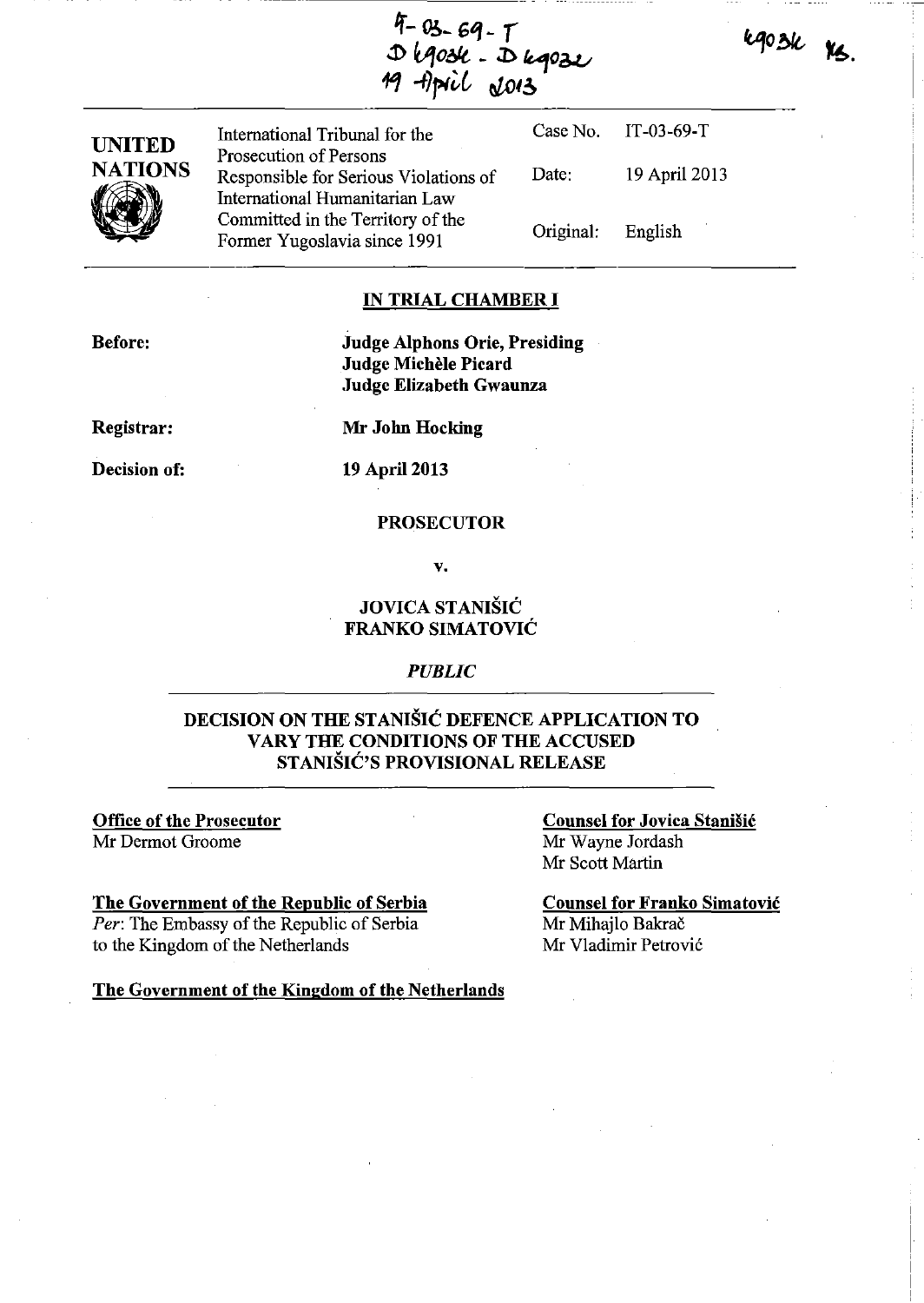## **I. PROCEDURAL HISTORY AND SUBMISSIONS**

1. On 5 February 2013, the Chamber granted the provisional release of the Accused Jovica Stanišić ("Accused") until the date of entry of the judgement ("Decision").<sup>1</sup> In the Decision, the Chamber ordered the Accused to remain within the city limits of Belgrade.<sup>2</sup> The Chamber also set conditions for monitoring, treating, and reporting on the Accused's health, which, among others, provided that the Reporting Medical Officer ("RMO") should put questions to the Accused by telephone once every three weeks. $3$ 

2. On 11 April 2013, the Stanisic Defence applied for a variation of the conditions of the Accused's provisional release ("Request").<sup>4</sup> The Stanišić Defence requested that the Chamber allow the Accused to leave the city of Belgrade for six days, from 1 to 6 May 2013, to visit his brother and other relatives, and the graveyard of his parents, in Backa Palanka town, and a village called Nestin four kilometres away, both in Serbia, during Orthodox Easter.<sup>5</sup> The Stanišić Defence submits that the Prosecution does not oppose the Request, as long as alternative control mechanisms can be arranged with the Serbian government that fulfil the functions of the controls in place when the Accused is in Belgrade.<sup>6</sup>

## **11. APPLICABLE LAW AND DISCUSSION**

3. The Chamber recalls and refers to the applicable law governing provisional release as set out in its previous decisions.<sup>7</sup> The Chamber further recalls that it has previously granted a variation of the Accused's provisional release in order that he be able to visit his father's grave in Backa Palanka.<sup>8</sup>

4. The Chamber considers that granting the requested variation would not alter its prior assessment whereby it was satisfied that the Accused would appear before the Tribunal and would not pose a danger to any victim, witness or other person.<sup>9</sup> The Chamber understands that 1 May 2013 would be the next date for the telephone contact between the Accused and the RMO. Provided

 $\mathbf{1}$ Decision on Stanišić Defence Request for Provisional Release after Closing Arguments until Entry of Trial Judgement, 5 February 2013 (Confidential), paras 11-12. 2

Decision, para. 12 (3)(e)(i).

<sup>3</sup>  Decision, para.  $12(2)(c)$ .

<sup>4</sup>  Stanišić Defence Application to Vary the Conditions of Stanišić's Provisional Release Decision of 5 February 2013, 11 April 2013 (Confidential).  $\overline{\mathbf{5}}$ 

<sup>6</sup>  Request, para. 2.

Request, para. 3.

<sup>7</sup>  Decision on Simatovic Request for Provisional Release, 13 December 2011, paras 6-7 and the decisions cited therein.  $\overline{6}$ 

<sup>9</sup>  Decision on the Conditions of the Accused Stanišić's Provisional Release, 24 August 2012.

**Decision, para. 6.** '